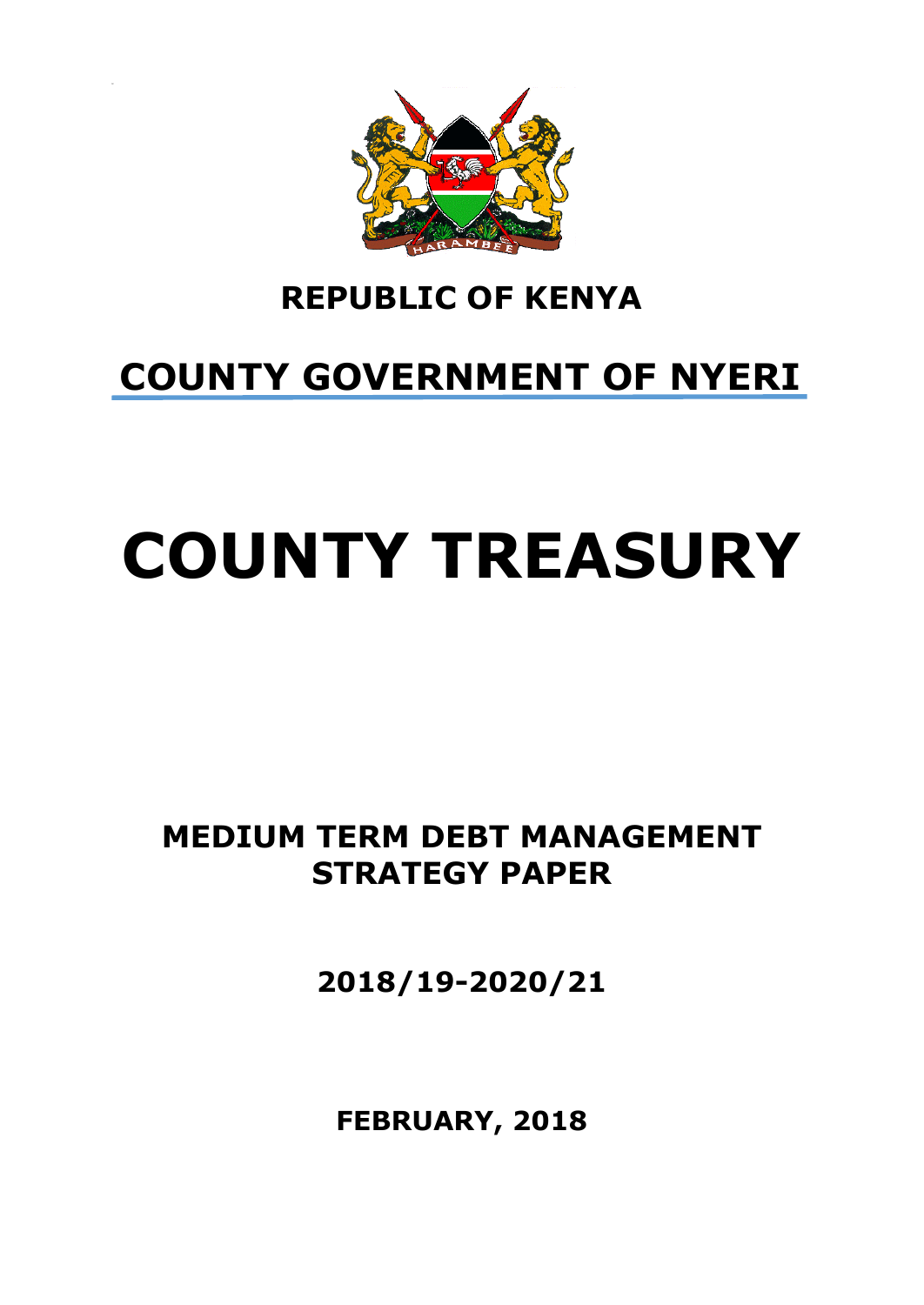## **Table of Contents**

| LEGAL BASIS FOR PUBLICATION OF MEDIUM TERM DEBT MANAGEMENT |
|------------------------------------------------------------|
|                                                            |
|                                                            |
| $\mathbf{1}$                                               |
| 1.1                                                        |
| 1.2                                                        |
| 1.3                                                        |
| $\overline{2}$                                             |
| 2.1                                                        |
| 2.2                                                        |
|                                                            |
|                                                            |
|                                                            |
| 2.3                                                        |
| 2.4                                                        |
| 3                                                          |
| 3.2                                                        |
| 3.3                                                        |
| 3.4                                                        |
| $\boldsymbol{4}$                                           |
| 5                                                          |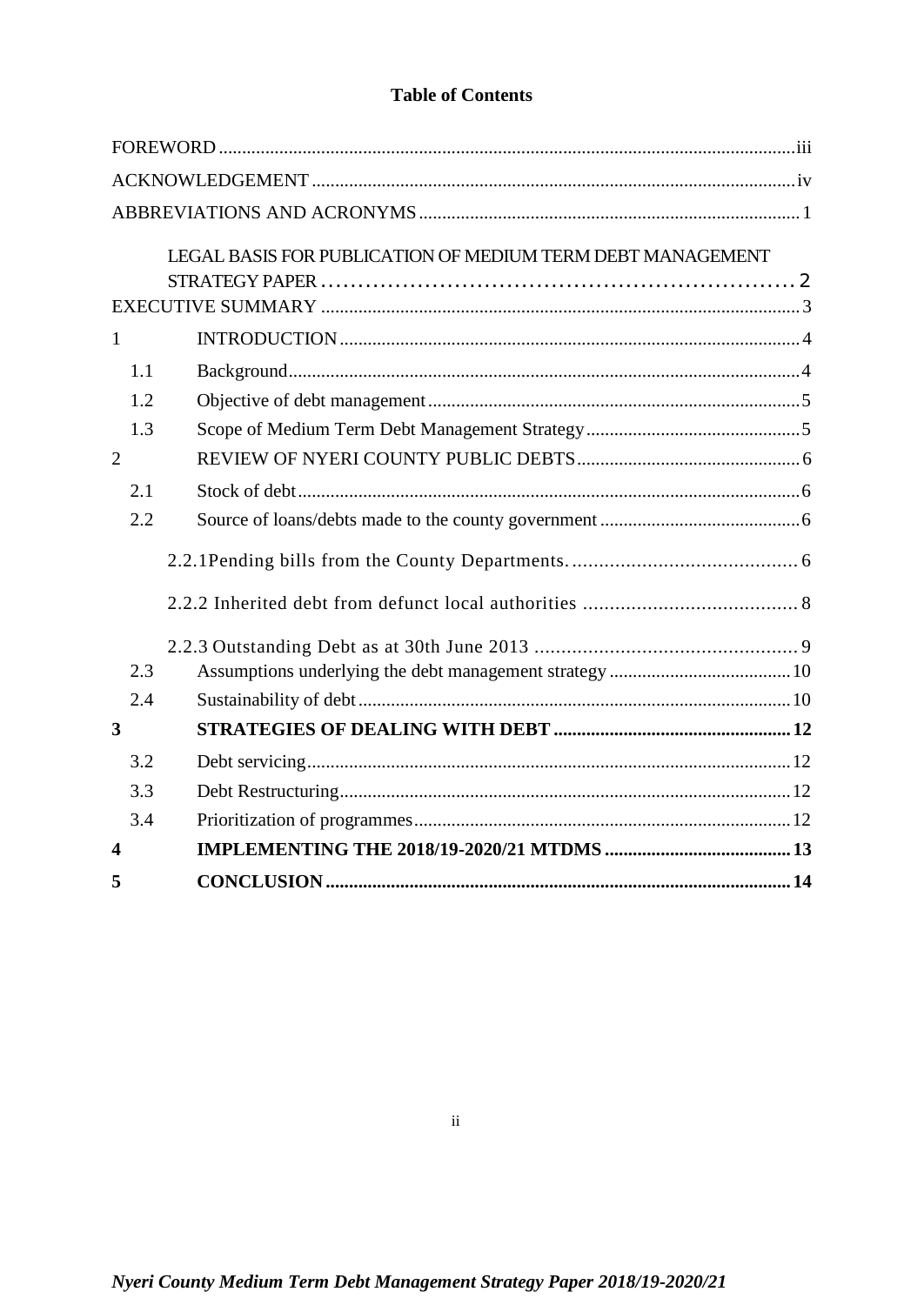#### **FOREWORD**

<span id="page-2-0"></span>The 2018/2019-2020/2021 Medium Term Debt Management Strategy is prepared in accordance with section 123 of the Public Finance Management (PFM) Act 2012 and is consistent with county government development policies and strategies. The main objective of MTDMS is to ensure that the county government financial needs and payment obligations are met at the lowest possible cost in the market, which is consistent with a prudent degree of risk, while ensuring that the overall level of public debt is sustainable.

The sustainability of debt is a key fiscal responsibility principle and this, among other issues, will be dealt with in this document. Through a resolution of the Nyeri County Assembly as required under the PFM Act section 107 (2) (e) and section 107 (4) that deal with sustainability of debt, an annual borrowing limit has been set for any future requirements.

The County Treasury shall ensure that the medium-term debt management strategy is aligned to the broad strategic priorities and policy goals set out in the County Fiscal Strategy Paper. The Policy goals and strategic priorities are geared towards unlocking the potential of our people through a robust social-economic investment in line with the CFSP, 2018.

The county government inherited a huge debt from the four defunct local authorities i.e. Nyeri County Council, Nyeri Municipal Council, Karatina Municipal Council and Othaya Town Council. The inherited debt will continue to increase the county debt burden and to ensure sustainability the MTDMS has proposed measures to be undertaken to reduce the debts to a manageable level.

Considering the current level of debt, both inherited and county pending bills, the 2018/2019- 2020/2021 MTDMS largely proposes strategies on how to reduce the current debts level and how to manage future debts if they will ever occur. The county will endeavor to ensure that both the burden of and benefit from public borrowing is shared equitably between the current and future generation as stipulated under Article 201 of the Constitution.

Further, the county government will form a debt management committee, within the County Treasury, and build its capacity in terms of staffing and training to ensure that it is in a position to handle all matters relating to borrowing and servicing of debt. Effective linkages will be established with the National Treasury to facilitate the management of the inherited debts, future borrowing and provision of technical advice.

 $\sqrt{2}$ 

**Robert Thuo Mwangi, C.E.C.M - FINANCE AND ECONOMIC PLANNING**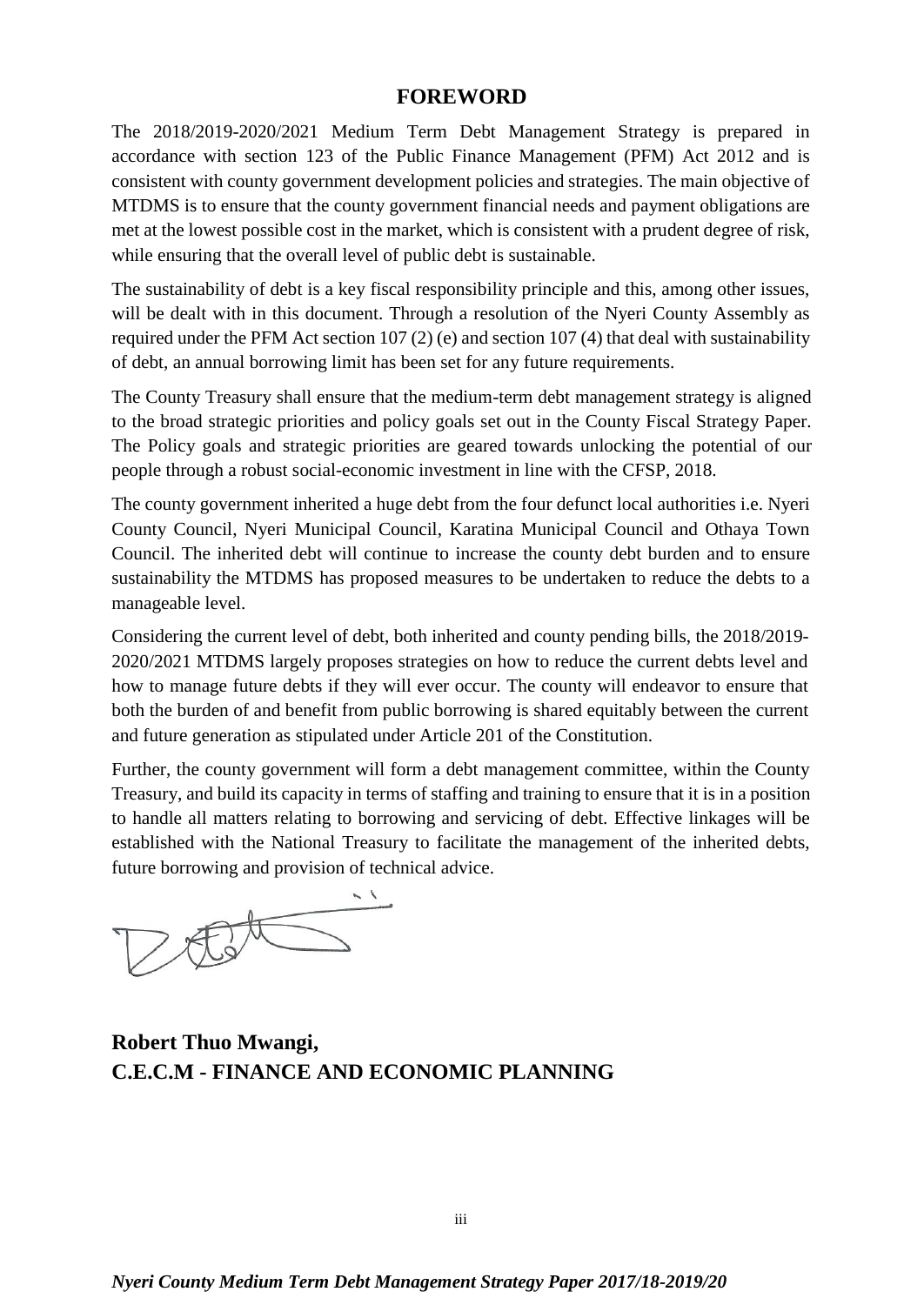# **ACKNOWLEDGEMENT**

<span id="page-3-0"></span>The 2018/2019-2020/2021 MTDMS is intended to ensure accountability and transparency in management of the county public debt. The review and preparation of the medium term debt management strategy is done annually in accordance with section 123 of the PFM Act, 2012. A public debt is a charge on the County Revenue Fund, though an Act of the County Assembly may provide for charging all or part of the public debt to other established public funds.

In the year 2014, the county government, in conjunction with the Transition Authority compiled a report on the Assets and liabilities inherited from defunct local authorities and verification process has been concluded but are yet to be officially handed over to County Government. The previous BPS, envisaged the transfer to be concluded by March  $31<sup>st</sup>$ , 2017 but this was never actualized.

To enhance debt management in the county, the County Treasury will endeavor to establish a debt management committee that will be mandated to prepare the debt management strategy and to give comprehensive, accurate and timely information. The establishment of the committee will lay the ground for future borrowing to finance the budget and servicing of outstanding debt. Despite the establishment of the committee the overall control and accountability remains with the C.E.C.M - Finance and Economic Planning.

The MTDMS will formally be submitted to the Commission on Revenue Allocation (CRA) and the Intergovernmental Budget and Economic Council as per PFM Act 2012. In addition, MTDM strategy will be published and made available at the county website, [www.nyeri.go.ke,](http://www.nyeri.go.ke/) to ensure wide circulation as envisaged under the PFM Act, 2012.

Let me take this opportunity to acknowledge the C.E.C.M – Finance and Economic Planning for his overall leadership, Chief Officer Finance and Accounting for the support during the preparation of MTDMS, the entire staff of the department of Finance and Economic Planning for spending substantial amount of time putting together this MTDMS and ensure it was produced on time while maintaining the expected standards.

tothe

**Francis Maranga Kirira C.O. - ECONOMIC PLANNING**

iv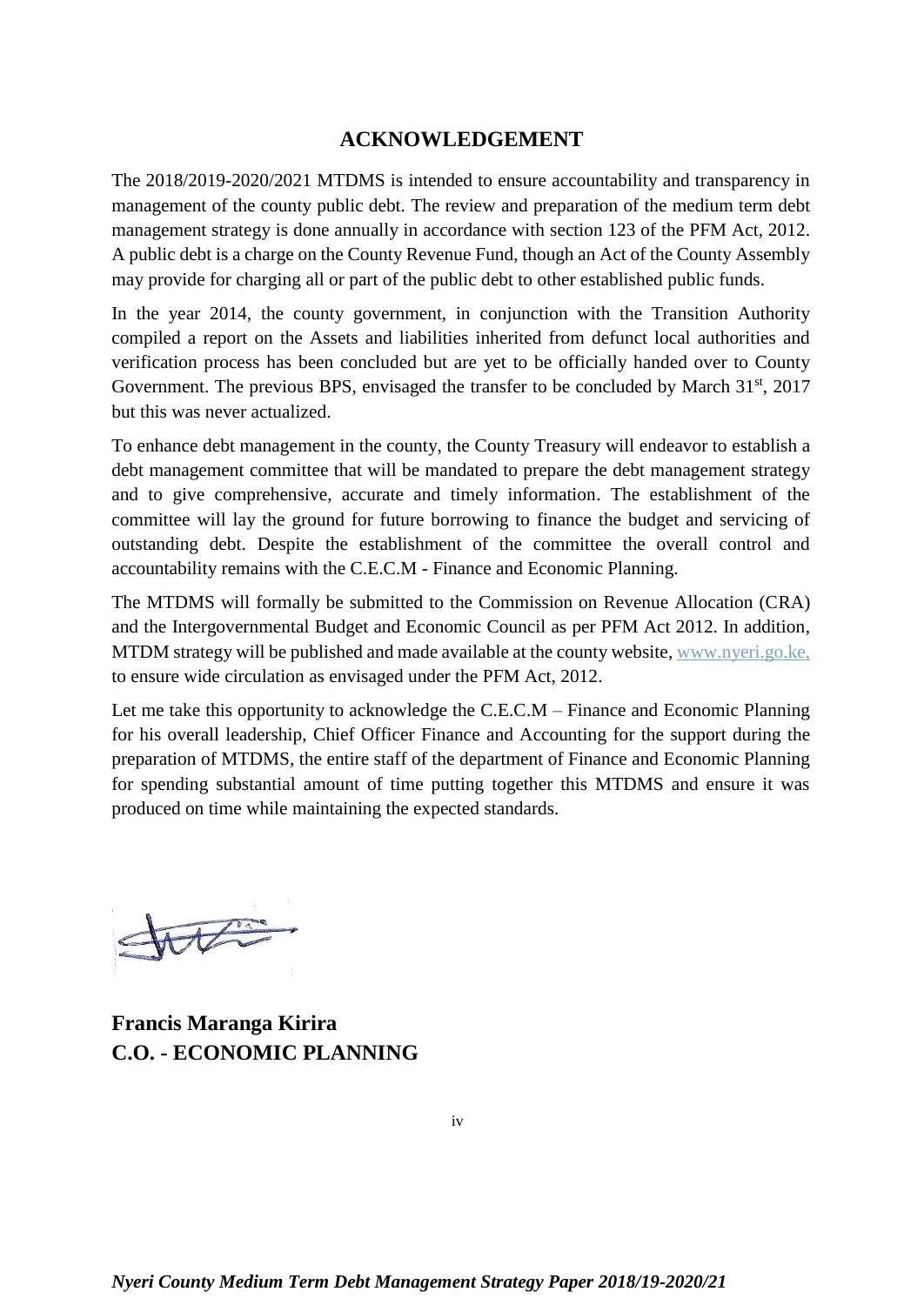*Nyeri County Medium Term Debt Management Strategy Paper 2017/18-2019/20*

v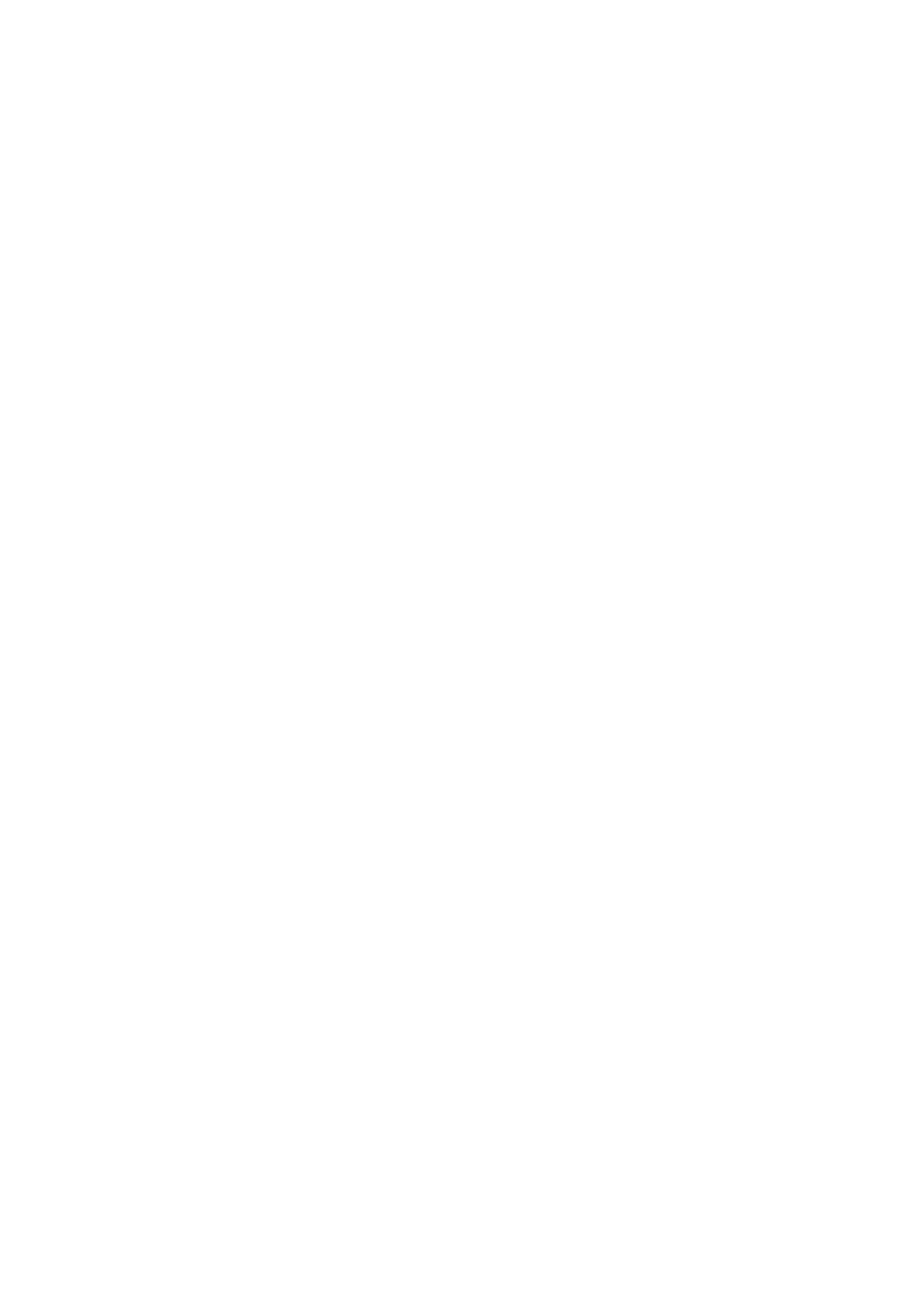# <span id="page-6-0"></span>**Abbreviations and Acronyms**

| <b>BPS</b>      | <b>Budget Policy Statement</b>                         |
|-----------------|--------------------------------------------------------|
| <b>CBROP</b>    | <b>County Budget Review and Outlook Paper</b>          |
| <b>CFSP</b>     | <b>County Fiscal Strategy Paper</b>                    |
| <b>CRA</b>      | <b>Commission on Revenue Allocation</b>                |
| Kshs.           | Kenya Shilling                                         |
| <b>LAPFUND</b>  | <b>Local Authority Provident Fund</b>                  |
| <b>LAPTRUST</b> | <b>Local Authority Pension Trust</b>                   |
| <b>LGLA</b>     | <b>Local Government Loans Authority</b>                |
| <b>MTDS</b>     | Medium Term Debt Management Strategy                   |
| <b>NSSF</b>     | <b>National Social Security Fund</b>                   |
| <b>PFM</b>      | <b>Public Finance Management</b>                       |
| <b>TA</b>       | <b>Transition Authority</b>                            |
| <b>MTDMS</b>    | Medium Term Debt Management Strategy                   |
| <b>CECM</b>     | <b>County Executive Committee Member</b>               |
| <b>IGRTC</b>    | <b>Intergovernmental Relations Technical Committee</b> |
| <b>NHIF</b>     | National Hospital Insurance Fund                       |
| <b>VAT</b>      | <b>Value Addition Tax</b>                              |
| <b>PAYE</b>     | Pay As You Earn                                        |
| <b>NHC</b>      | National Housing Corporation                           |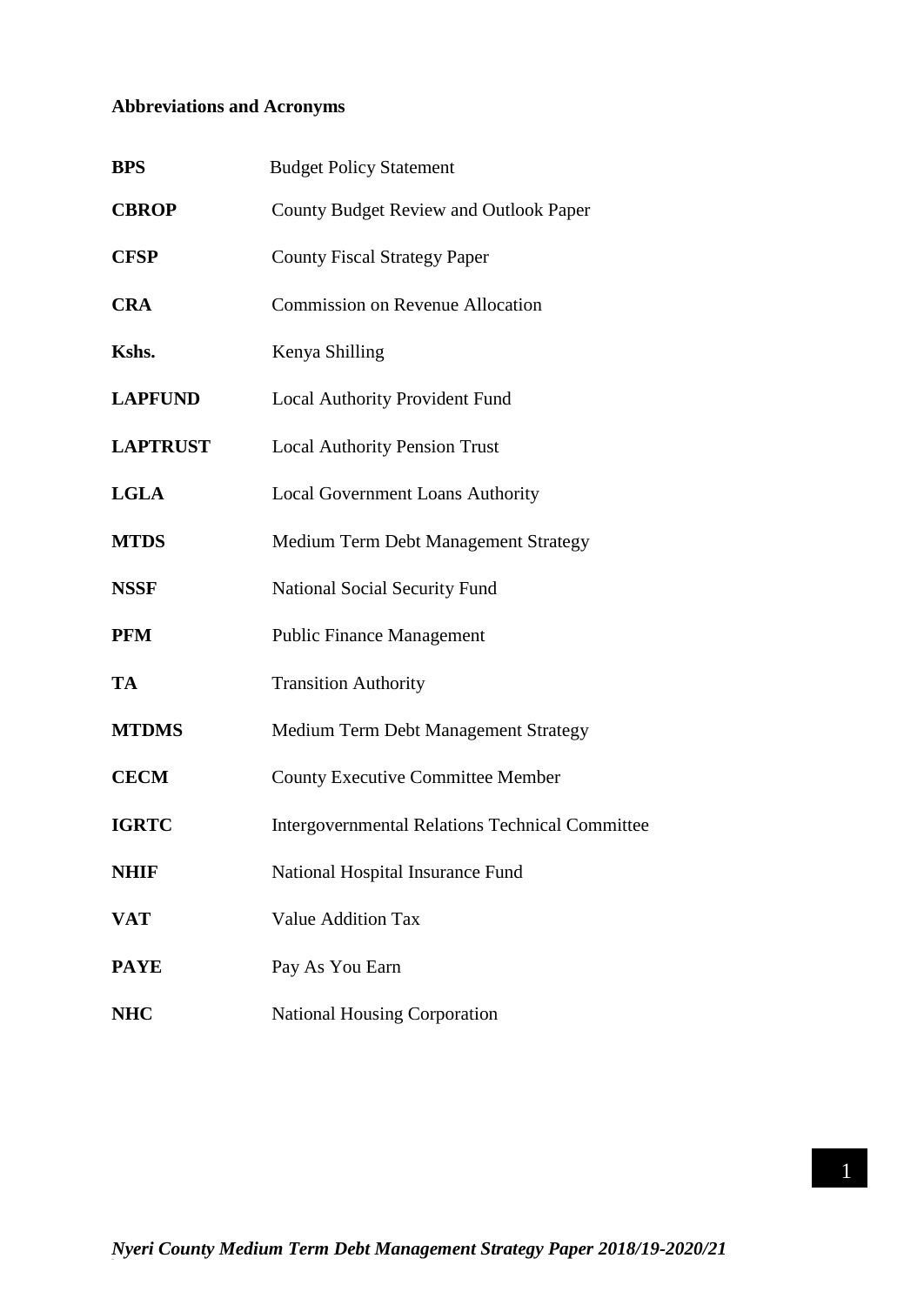# **LEGAL BASIS FOR PUBLICATION OF MEDIUM TERM DEBT MANAGEMENT STRATEGY PAPER**

The debt management strategy is published in accordance with section 123 of the Public Financial Management (PFM) Act, 2012. The law states that:

**(1)** On or before the 28th February in each year, the County Treasury shall submit to the county assembly a statement setting out the debt management strategy of the county government over the medium term with regard to its actual liability and potential liability in respect of loans and its plans for dealing with those liabilities.

- **(2)** The County Treasury shall include the following information in the statement—
- **(a)** The total stock of debt as at the date of the statement;
- **(b)** The sources of loans made to the county government;
- **(c)** The principal risks associated with those loans;
- **(d)** The assumptions underlying the debt management strategy; and

**(e)** An analysis of the sustainability of the amount of debt, both actual and potential. As soon as practicable after the statement has been submitted to the county assembly under this section, the County Executive Committee member for finance shall publish and publicize the statement and submit a copy to the Commission on Revenue Allocation and the Intergovernmental Budget and Economic Council.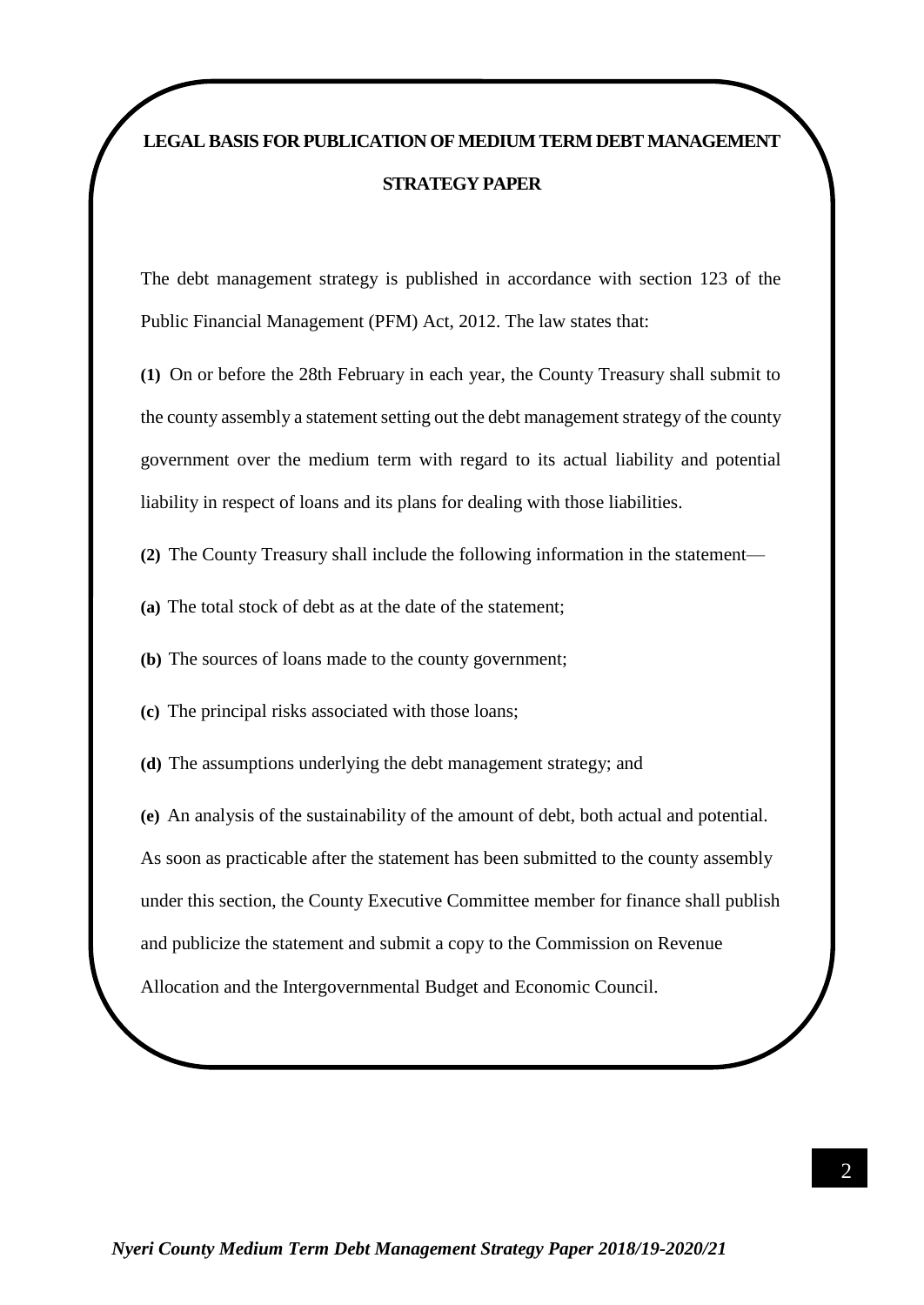# **EXECUTIVE SUMMARY**

<span id="page-8-0"></span>The 2018/2019-2020/21 Medium Term Debt Strategy Paper has been prepared in accordance with PFM Act, 2012. The preparation of the strategy is in line with fiscal responsibility principles and is interlinked with other budget documents such as departmental reports, county budget review and outlook paper, annual financial statements and county fiscal strategy paper.

The county government inherited approximately Kshs 592,807,561.54 from defunct local authorities i.e. Nyeri County Council, Nyeri Municipal council, Karatina Municipal council and Othaya Town Council; and Kshs 28,464,516.32 from Devolved ministries/departments. In dealing with inherited debts, the county treasury through the help of the Transition Authority has been verifying liabilities inherited from these former local authorities.

The inherited debt together with pending bills arising from county government ministries has caused a sharp rise in debt since the county government assumed power. As at  $30<sup>th</sup>$  June, 2016 the county debt was Kshs. 690,016,852.54 comprising of inherited debt of Kshs. 592,807,561 and pending bills from county government departments amounting to Kshs 712,444,170.13.

To reduce the county debt to manageable levels sufficient funds, as budgetary reserves, will be allocated in the budget to cater for debt repayment especially the pending bills from the last financial year. The County Treasury requires Kshs. 712 million to settle pending bills during the financial year 2017/18, however only Kshs. 516 Million have been allocated as per the approved supplementary budget for FY 2017-2018. In dealing with the other substantial liability inherited, once they are handed over, the county government will negotiate with creditors to spread the debt burden for a few year since the fiscal space may not accommodate all the payments in one year.

To reduce future pending bills from the departments, all county entities will be required to reprioritize their projects and programs and align their expenditure to availability of funds and cash flow forecast. In addition, procurement in the fourth quarter of the year should be discouraged to avoid huge pending bills. The pending bills will be cleared as a first charge in the approved budget, to avoid accumulation, as provided for under section 41(2) of the Public Finance Management (County Governments) Regulations, 2015.

The County Treasury will create and strengthen a debt management committee to handle matters relating to borrowing and management of county debt. The County Treasury will also continue to work closely with the National Treasury to enhance the capacity building of staff and also offer technical expertise in issues relating to borrowing and repayment of debts especially those inherited from the defunct local authorities.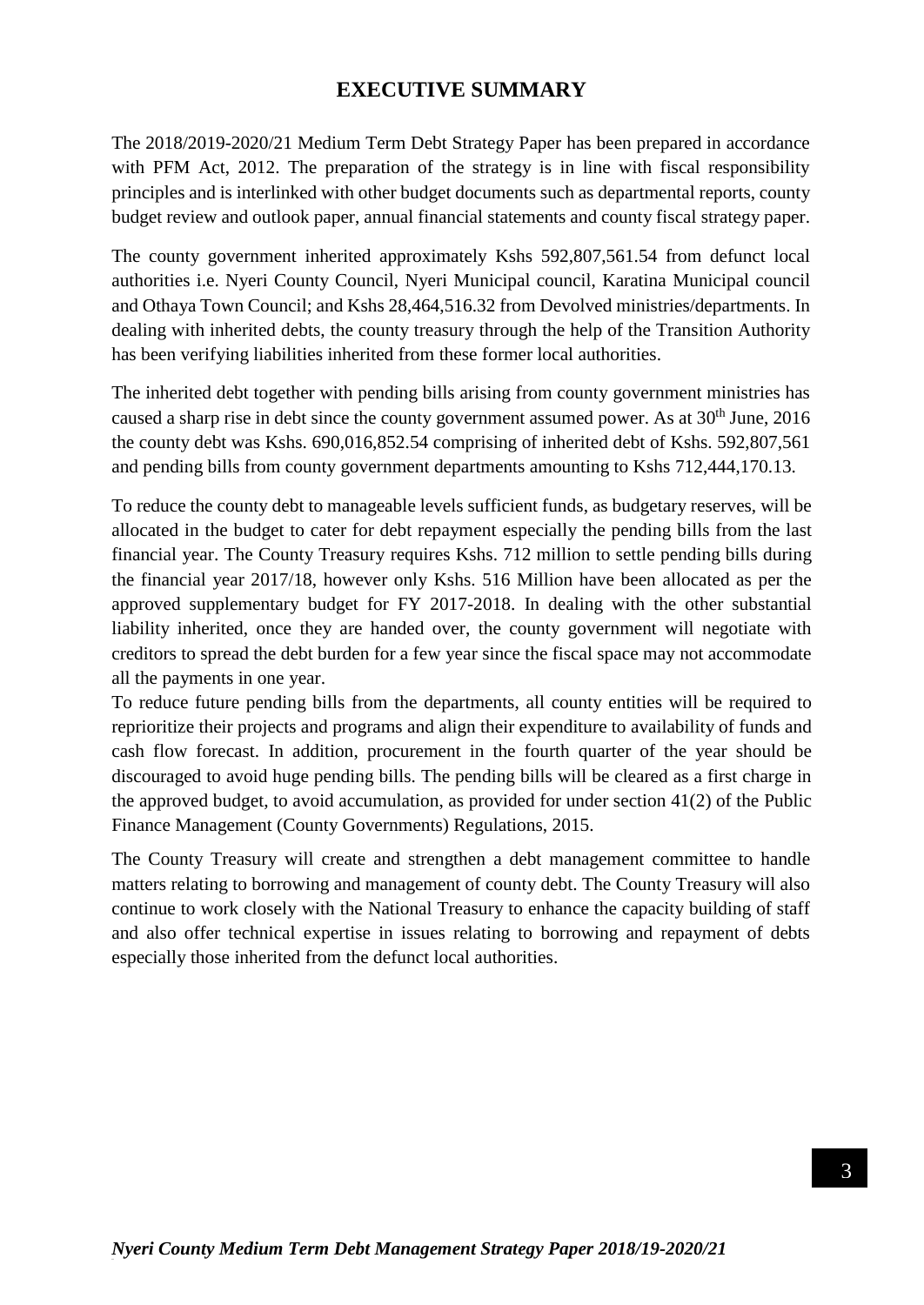# <span id="page-9-0"></span>**1 INTRODUCTION**

#### <span id="page-9-1"></span>**1.1 Background**

The debt management strategy is prepared in accordance with section 123 of PFM Act, 2012 which requires the County Treasury to submit to the County Assembly a statement setting out the debt management strategy of the county government over the medium term with regard to its actual liability and potential liability and its plans for dealing with those liabilities. The statement should, among other information, contain:

(a) The total stock of debt as at the date of the statement;

- (b) The sources of loans made to the county government;
- (c) The principal risks associated with those loans;
- (d) The assumptions underlying the debt management strategy; and
- (e) An analysis of the sustainability of the amount of debt, both actual and potential.

There are other section of PFM Act that guides the management of county debt, this include PFM Act sections 107, 140,141,142,143 and 144. Other documents that guide the preparation of debt management strategy are county fiscal strategy paper (CFSP) and county budget review and outlook paper (CBROP).

In this MTDMS more emphasis has been put in ensuring the sustainability of the current debt and establishment of necessary structures to facilitate future borrowing. The County Fiscal Strategy Paper, 2017 does not envisage any borrowing to finance the budget and therefore the MTDM strategy will be geared toward servicing of existing debt. With the current level of debt the county government may not be able to accommodate additional borrowing to finance it expenditure therefore over the medium term the government will put more emphasis on servicing of existing debts namely those inherited from the defunct local authorities and the pending bills.

The County Treasury will form a debt management committee to verify all liabilities inherited from the defunct local authorities once the handing over is conclude by the National Treasury, and the pending bills. The main goal of this exercise will be to establish the debt position of County Government of Nyeri and ascertain the borrowing power available.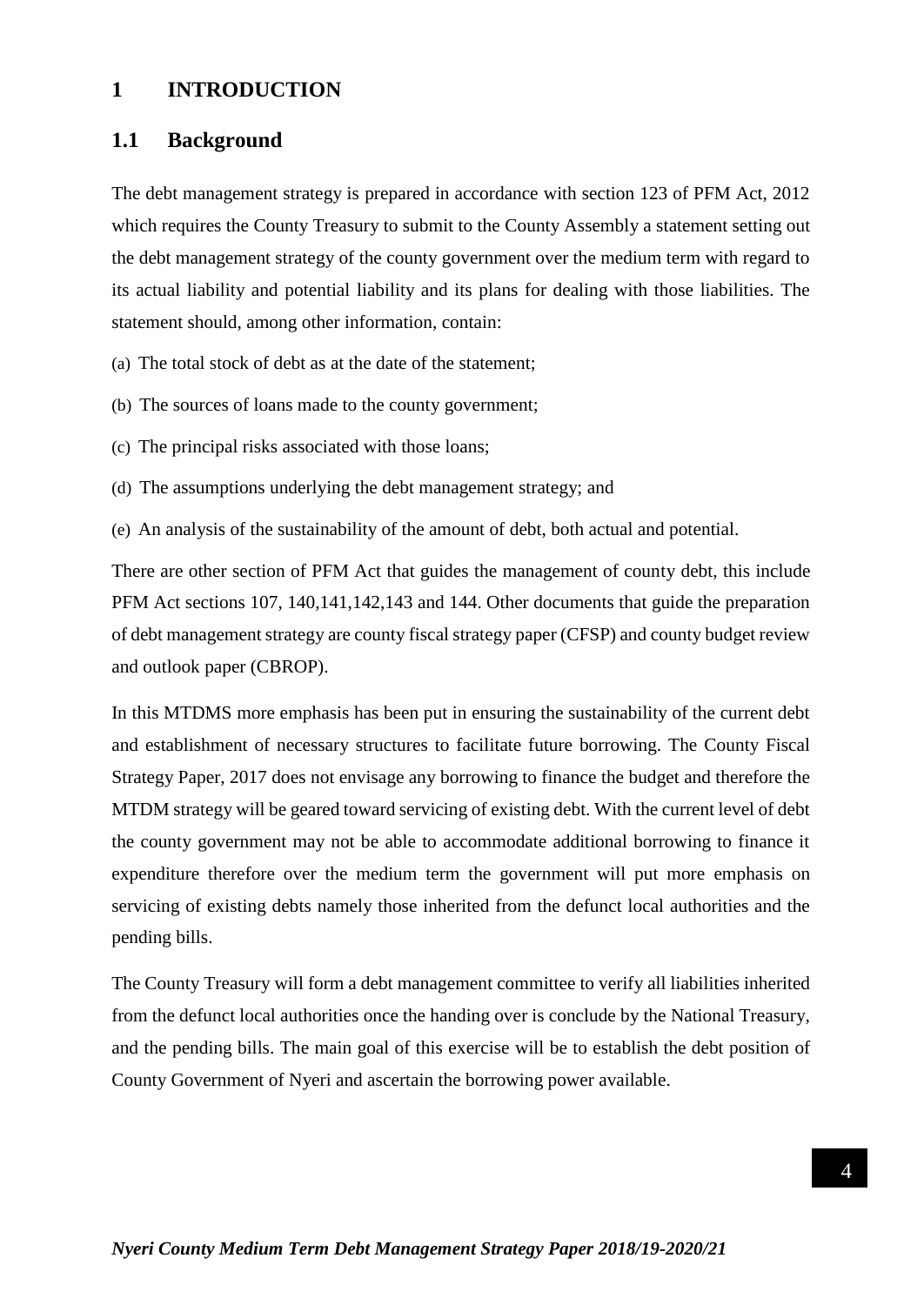The debt management committee will be expected to undertake the following;

- a) Compile list of all creditors both statutory and sundry.
- b) Establish whether the claims are genuine or not.
- c) Establish whether all procedures were followed in incurring the debts.
- d) Establish whether all supporting documents are available.
- e) Prioritize the debt.

The establishment of the committee is the first step in ensuring that the county government is in a position to handle its current debt and is ready to undertake future borrowing to finance the budget within the legal framework.

# <span id="page-10-0"></span>**1.2 Objective of debt management**

The following are the main objectives of debt management in the county;

a) To ensure the financial needs and payment obligations of county government are met at the lowest possible cost in the market and is consistent with a prudent degree of risk.

b) To ensure that the overall level of public debt is sustainable and debt shall never exceed twenty (20%) percent of the county governments total revenue at any one time as stipulated in the Public Finance Management (County Government) Regulations section 25 (1)(d).

c) To ensure that both the burden of and benefit from public borrowing is shared equitably between the current and future generation as stipulated under Article 201 of the constitution.

# <span id="page-10-1"></span>**1.3 Scope of Medium Term Debt Management Strategy**

The Medium Term Debt Management Strategy (MTDMS) covers actual and potential liability i.e. it covers all loans and other debt, whether inherited or created by the county government, that require payment of principal with or without interest by the county government to the creditor at a date or dates in future. The MTDMS is prepared for financial year 2018/19 but also makes projection for year 2019/20 and 2020/21.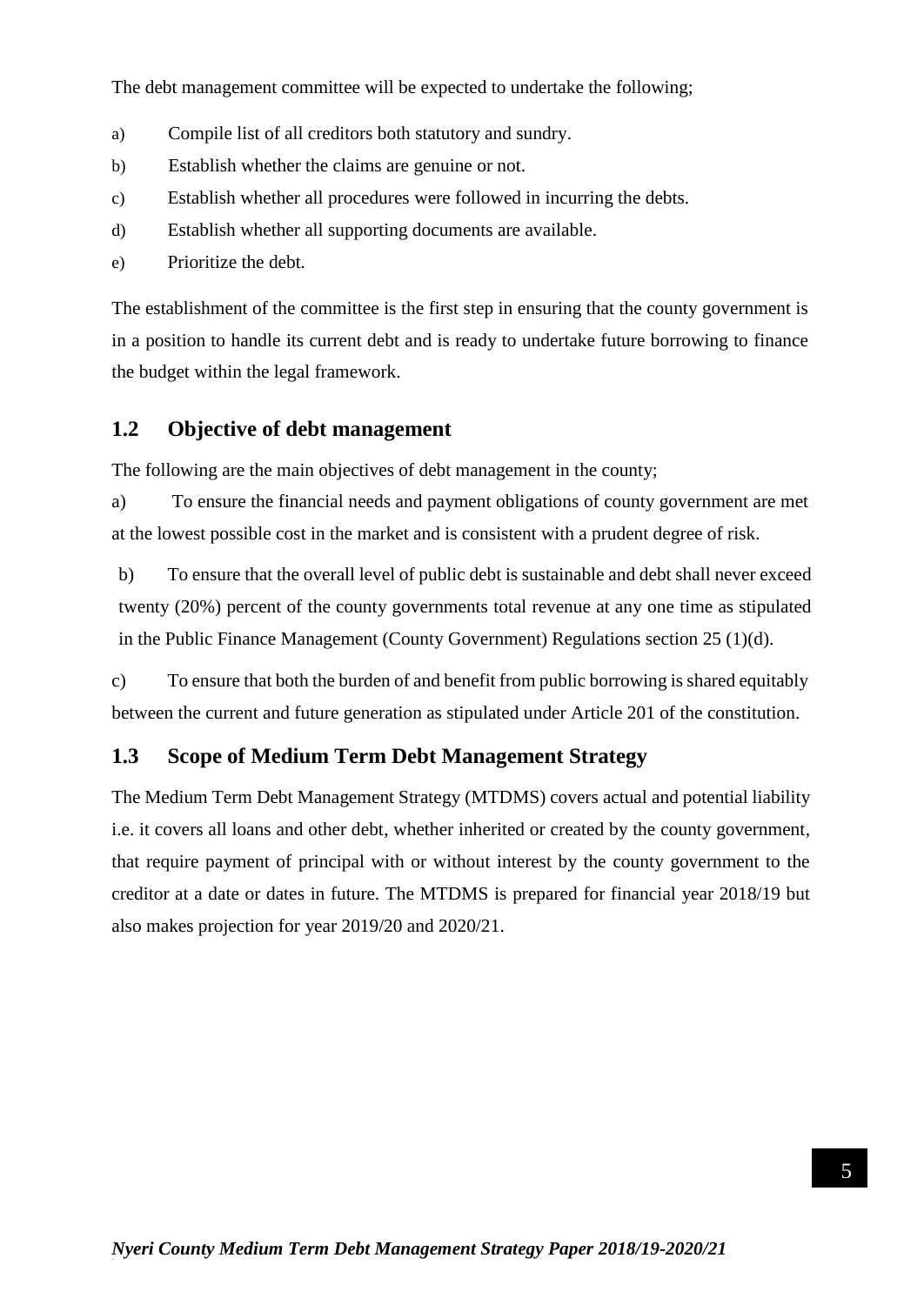# <span id="page-11-0"></span>**2 REVIEW OF NYERI COUNTY PUBLIC DEBTS**

## <span id="page-11-1"></span>**2.1 Stock of debt**

The total stock of debt as at 30<sup>th</sup> June 2016 stood at Kshs. 1,305,251,731.67. This comprises of both inherited debt, though unverified, of Kshs. 592,807,561.54 and county government pending bills amounting to Kshs. 712,444,170.13. This was a great difference as compared to the pending bills of Kshs 97,209,291 in the financial year 2015/2016. This can be attributed to the late disbursement of funds by the National Treasury and effects emerging from the electioneering period for the general election.

However the county debt from pending bills is projected to be approximately 600 million by 30<sup>th</sup> June, 2018 since most of the development activities are being implemented in the second half of the financial year 2017/18 after the lengthy electioneering period and subsequent supplementary budget making and approval process.

## <span id="page-11-2"></span>**2.2 Source of loans/debts made to the county government**

The source of debt to the county government will be categorized into two namely;

- 1. Pending bills arising from works done and not paid during the financial year 2016/2017.
- 2. Inherited debt from defunct local authorities

#### <span id="page-11-3"></span>**2.2.1 Pending bills from the County Departments.**

The county government accumulated huge pending bills from departments during the financial year ending 30<sup>th</sup> June, 2017 amounting to Kshs. 712,444,170.13. This was attributed to late disbursement of the last tranche of equitable share from the national treasury and therefore the county exchequer was received on  $30<sup>th</sup>$  June, 2017.

Further, failure by the county government to achieve its local revenue target by a total of Kshs. 451,961,847 could have led a huge deficit if contracts signed during the financial year 2016/2017 were executed during the year. Further, some activities suffered from the preelection dynamics especially towards the end of the financial year. It is important to note that the process of procurement in the IFMIS system was stopped in May, 2017 that no further commitment was allowed after contributing majorly to the high amount of pending bills.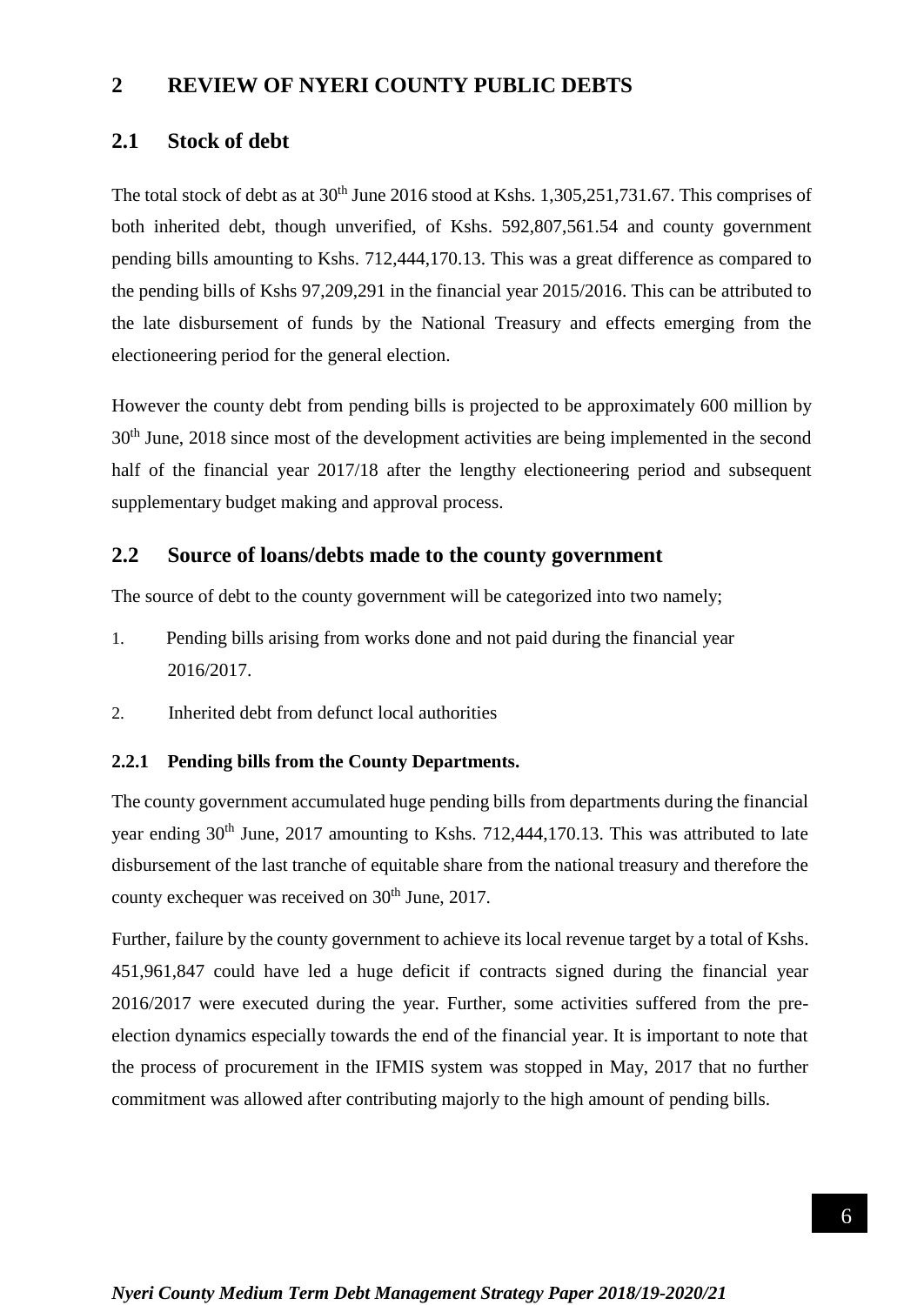The summary of pending bills for the county by departments, as reported, is shown in the table below;

| $\mathbf N$      | <b>DEPARTMENT</b>                                                     | <b>RECURRENT</b>       |                              | <b>DEVELOPMENT</b> | <b>TOTAL</b>   | <b>REMARK</b>                                           |
|------------------|-----------------------------------------------------------------------|------------------------|------------------------------|--------------------|----------------|---------------------------------------------------------|
| <b>O.</b>        |                                                                       |                        |                              |                    |                | S                                                       |
|                  |                                                                       | <b>KSHS</b>            |                              | <b>KSHS</b>        | <b>KSHS</b>    |                                                         |
|                  |                                                                       | Compensati<br>on to    | Use of goods<br>and services |                    |                |                                                         |
|                  |                                                                       | employees              |                              |                    |                |                                                         |
| 1.               | Office of the Governor                                                | $\Omega$               | 2,301,701.00                 | $\Omega$           | 2,301,701.00   |                                                         |
| $\overline{2}$ . | Office of the County Secretary                                        | $\Omega$               | 84,906                       | 7,400,000.00       | 7,484,906.00   |                                                         |
|                  | Unpaid Legal Fees, Court Awards<br>and Interest                       | $\overline{0}$         | 25,483,540                   |                    | 25,483,540     | County<br>cases                                         |
| 3.               | Finance and Economic Planning                                         | $\Omega$               | 2,560,468.70                 | 1,862,183.00       | 4,422,651.70   |                                                         |
| 4.               | Lands, Housing and Physical<br>Planning                               | $\Omega$               | 1,250,000                    | 27,595,604.00      | 28,845,604.00  |                                                         |
| 5 <sub>1</sub>   | <b>Health Service and Sanitation</b>                                  | 5,085,374.40<br>$\ast$ | 54,330,865                   | $\Omega$           | 59,416,239.40  | *Payment<br>for casuals                                 |
| 6.               | Special Programmes Youth and<br><b>Sports</b>                         | $\Omega$               | 2,037,975                    | $\Omega$           | 2,037,975.00   |                                                         |
| 7.               | Public Administration, Information<br>and Communication               | $\Omega$               | 10,327,682.70                | 3,152,695.60       | 13,480,378.30  |                                                         |
| 8.               | Agriculture, Livestock, Fisheries<br>and Cooperative Development      | $\Omega$               | 13,079,940.80                | 1,268,825.00       | 14,348,765.80  |                                                         |
| 9.               | Education ICT, Trade and<br>Industrialization, Tourism and<br>Culture | $\overline{0}$         | 4,258,252.29                 | 50,718,274.52      | 54,976,526.81  |                                                         |
| 10.              | Water, Irrigation, environment and<br><b>Natural Resources</b>        | $\Omega$               | 309,672.00                   | 106,285,152.84     | 106,594,824.84 |                                                         |
| 11.              | County Public Service Board                                           | $\Omega$               | 1,458,215.00                 | $\Omega$           | 1,458,215.00   |                                                         |
| 12.              | Roads and Infrastructure                                              | $\Omega$               | 5,037,416.72                 | 385,779,125.56     | 390,816,542.28 | 8 KM and<br>affirmative<br>action<br>Roads<br>Programme |
| 13.              | Energy                                                                | $\Omega$               | 776,300.00                   | $\Omega$           | 776,300.00     |                                                         |
|                  | <b>Total</b>                                                          | 5,085,374.40           | 123,296,935.21               | 584,061,860.52     | 712,444,170.13 |                                                         |

#### **Source: County Treasury, 2017**

While pending bills are considered as those payment vouchers which had reached the treasury and not settled, there were other contracts which had been signed but not executed by the end of the financial year, 2016/2017, which can easily lead to accumulation of debts if not considered in the supplementary budget for the financial year 2017/2018.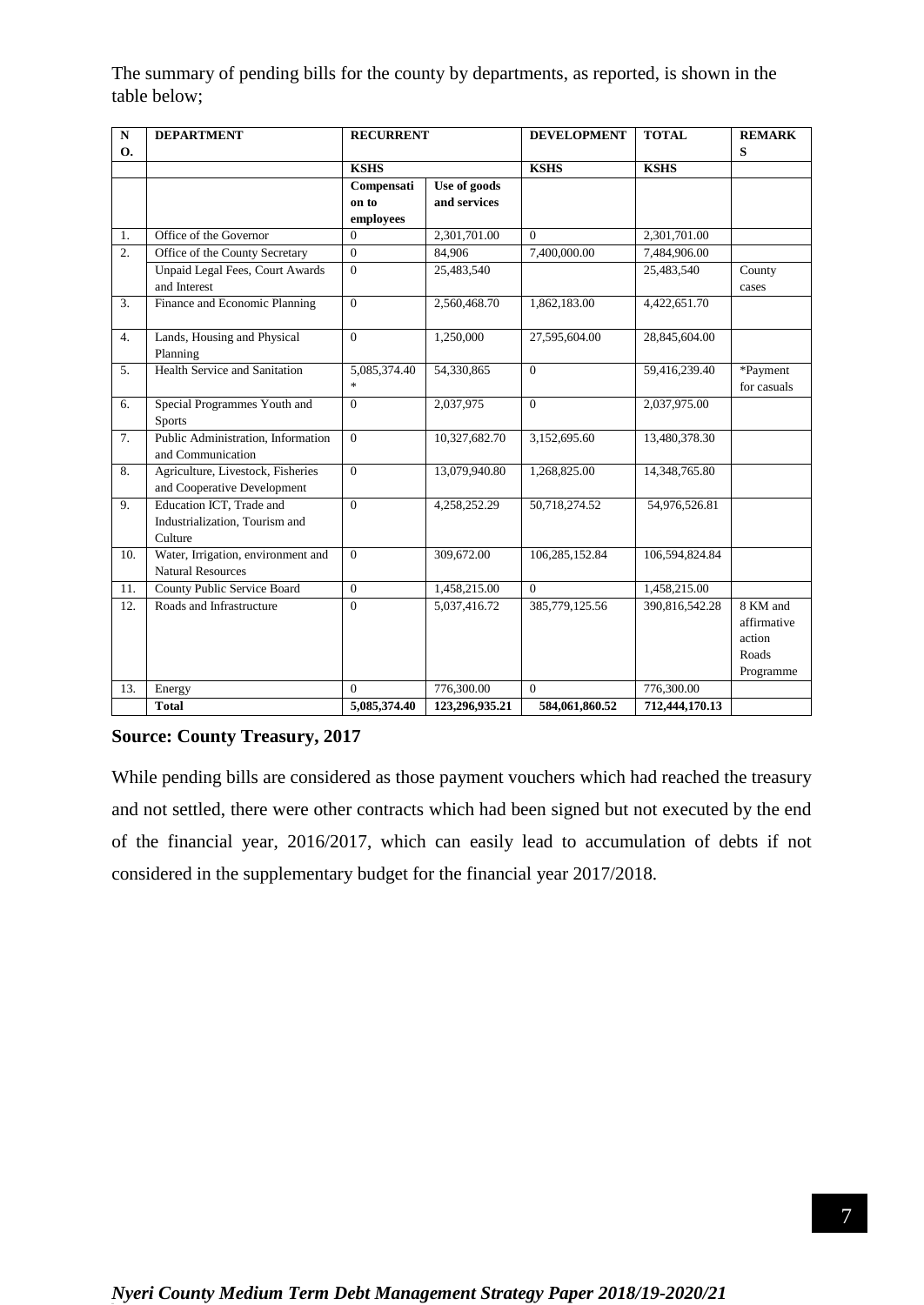#### <span id="page-13-0"></span>**2.2.2 Inherited debt from defunct local authorities**

The Budget Policy Statement, 2017, indicated that to finalize the transfer of assets and liabilities from the defunct LAs to the County Governments, a Legal Notice Vol. CXIX-No.13 was prepared and published on 27th January 2017 to facilitate this transfer process. Among assets and liabilities of the defunct LAs covered in this process are:

- i) pending bills;
- ii) Tax arrears;

iii) Statutory deductions relating to the National Hospital Insurance Fund (NHIF), National Social Security Fund (NSSF), Pension Funds, VAT and PAYE.

In this context, County Assets and Liabilities committees were formed to identify, verify, and validate the assets and liabilities of the defunct LAs as at 27th March 2013. This exercise has been concluded, and Intergovernmental Relations Technical Committee (IGRTC) is currently leading an exercise to validate the report as a basis to implementing its recommendations.

|  | The inherited debt as reported by all defunct local authorities is shown in the table below; |  |
|--|----------------------------------------------------------------------------------------------|--|

| <b>Defunct local authority</b> | Outstanding Debt as at 30 <sup>th</sup> June 2013 |
|--------------------------------|---------------------------------------------------|
| Karatina Municipal Council     | 137,505,036.75                                    |
| <b>Othaya County Council</b>   | 5,262,092.09                                      |
| County council of Nyeri        | 100,917,404.70                                    |
| Municipal Council of Nyeri     | 349,123,028.00                                    |
| <b>Total</b>                   | 592,807,561.54                                    |

*Source: Nyeri County Assets and liability report, 2014*

Most of the debt were inherited from defunct municipal council of Nyeri with 59% of the total debt inherited, followed by Municipal council of Karatina with 23%. County council of Nyeri had 17% while Othaya Town Council had the least debt inherited with only 1% of the total debt.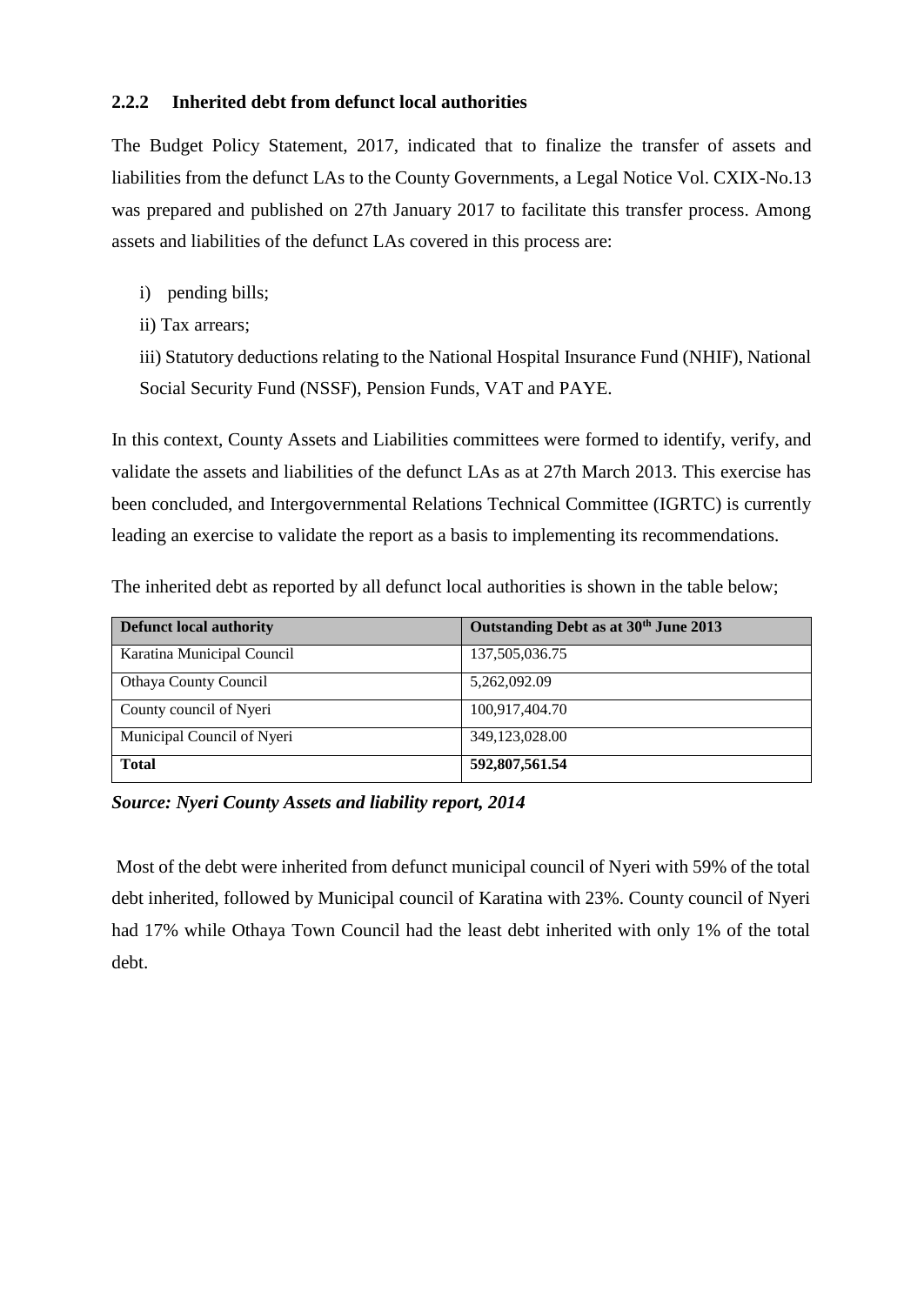#### <span id="page-14-0"></span>**2.2.3 Outstanding Debt as at 30th June 2013**



#### *Source: Nyeri County Assets and liability report 2014*

A detailed analysis on specific debts are shown below per defunct local authority;

#### **(a) Defunct Municipal Council of Nyeri**

| <b>Item</b>       | Debt as at 31st December 2014 |
|-------------------|-------------------------------|
| Loan from LGLA    | 320, 319, 642                 |
| Unpaid emoluments | 3,544,357                     |
| Creditors         | 25,259,029                    |
| <b>TOTAL</b>      | 349,123,028                   |

#### **(b) Defunct Town Council of Othaya**

| <b>Item</b>     | Debt as at 31st December 2014 |
|-----------------|-------------------------------|
| <b>LAPTRUST</b> | 2,582,956                     |
| <b>LAPFUND</b>  | 267,250.09                    |
| Creditors       | 2,411,886                     |
| <b>TOTAL</b>    | 5,262,092.09                  |

#### **(c) Defunct Municipal Council of Karatina**

| 38,931,070.20  |
|----------------|
|                |
| 258,929        |
| 7,401,096      |
| 15,488,531.56  |
| 3,533,102.20   |
| 71,892,307.79  |
| 137,505,036.75 |
| $\bullet$ .    |

#### **(d) Defunct County Council of Nyeri**

| <b>Item</b>       | Debt as at 31st December 2014 |
|-------------------|-------------------------------|
| Unpaid emoluments | 17,573,065                    |
| <b>NSSF</b>       | 26,927,359                    |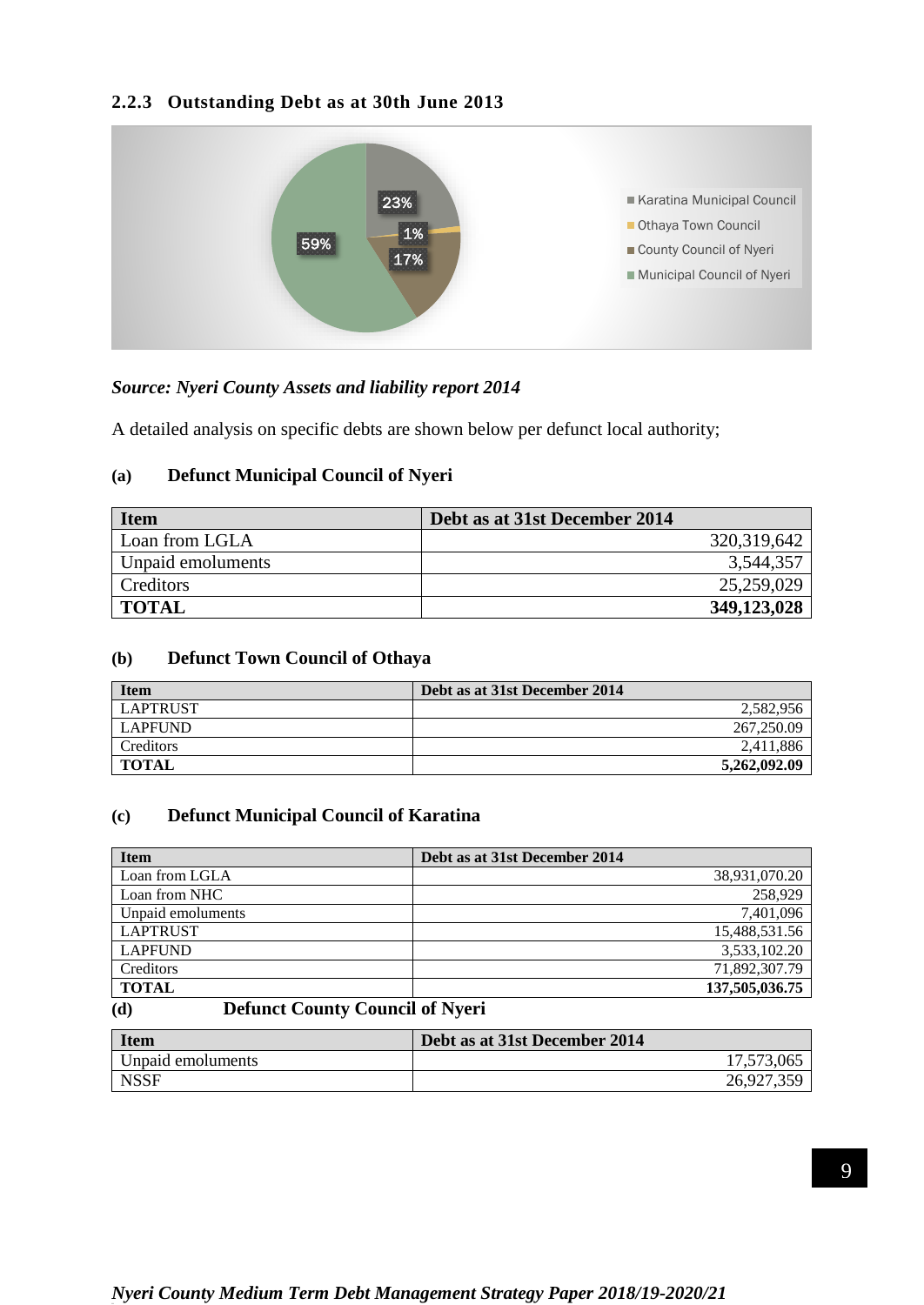| LAPTRUST         | 3,558,619      |
|------------------|----------------|
| <b>LAPFUND</b>   | 34,510,344.70  |
| <b>Creditors</b> | 18,348,017     |
| <b>TOTAL</b>     | 100,917,404.70 |

## <span id="page-15-0"></span>**2.3 Assumptions underlying the debt management strategy**

The county government will continue to pursue the fiscal responsibility principles and policies outlined in the County Fiscal Strategy Paper. This will help the government to reorient expenditure to priority programmes in roads and infrastructure, water, health, education and agriculture and avoid accumulation of pending bills in the county.

Over the medium term, the aim of the county government is to continue maintaining a balanced budget where total revenue will always equal to total expenditure i.e. the MTDM strategy does not envisage borrowing to finance the budget and over the medium term the focus will be on ensuring the sustainability of current debt. As provided under the PFM Act (County Government) Regulations, 2015, section 177 (2)(b), the county shall consider an overdraft from Central Bank of Kenya in event of cash flow problems.

Revenue growth is expected to be maintained as earlier projected in the budget review and outlook paper (CBROP) i.e. at 10% in each subsequent financial year. This will ensure that sufficient resources are allocated toward debt servicing and ensure that the current levels of debt falls below 10% of the total budget by year 2018/19.

## <span id="page-15-1"></span>**2.4 Sustainability of debt**

The sustainability of debt is guided by PFM Act section 107 (2)(e) and section 107 (4). According to section 107 (2)(e) the county debt shall be maintained at a sustainable level as approved by county assembly. Section 107 (4) further states that every county government shall ensure that its level of debt at any particular time does not exceed a percentage of its annual revenue specified in respect of each financial year by resolution of the county assembly. For the case of Nyeri County Government the percentage has been set at five percent but should never exceed twenty per cent.

The National Government is required to maintain public debt at sustainable levels as set out in the Public Finance Management Act 2012, and its regulations. According to BPS, 2018, our national debt ratios compared with internationally recognized thresholds continue to show that our debt level remains sustainable. The baseline public debt path remains consistent with the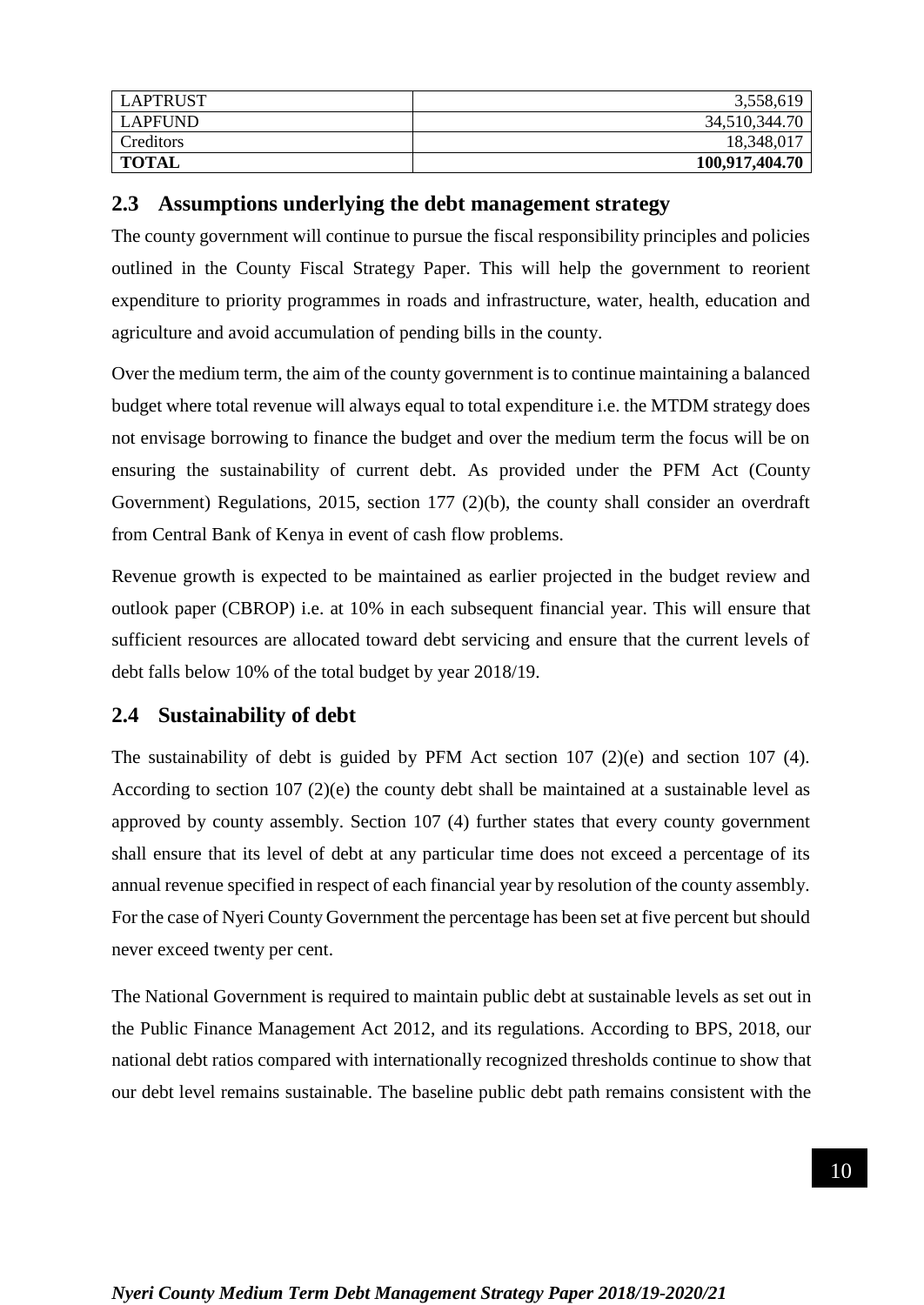EAC convergence ceiling of 50 percent of GDP. External debt sustainability indicators illustrate that Kenya remains within the sustainable bounds. This is attributed to the large portion of debt that is on concessional terms in terms of low costs and long term maturity. This funding continues to play a key role in the development agenda of the National Government and subsequent funding of counties.

The county government recognizes the need to manage debt prudently to avoid unwarranted debt burden. At the County Treasury the debt management committee will be mandated to ensure that there is prudent debt management and that the debt level is sustainable. The County Treasury acknowledges the need to maintain debt at sustainable levels and is closely monitoring spending by departments and other spending units and is working with all entities to cut on possible pending bills.

<span id="page-16-0"></span>The current debt (both inherited and pending bills) is about 16.5% of the annual revenue, the County Assembly of Nyeri has set the debt to revenue ratio at 5 percent and thus the burden is considered high in the medium term and thus the level is considered unsustainable due to the requirement that at least 30 per cent of the county budget must be allocated development.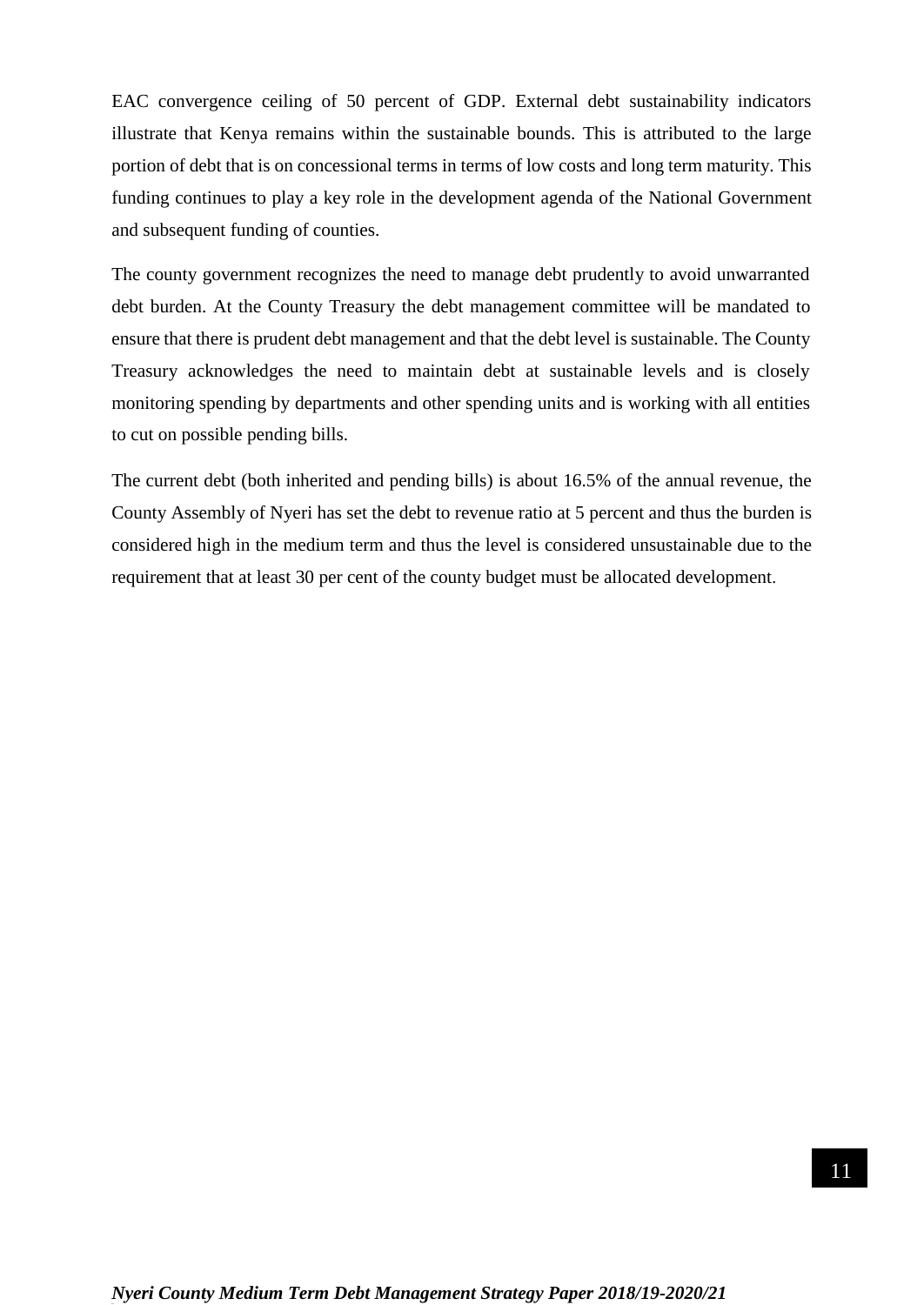#### **3 STRATEGIES OF DEALING WITH DEBT**

#### <span id="page-17-0"></span>**3.2 Debt servicing**

The inherited debts must be paid, once the handing over has been concluded, and this may require the county government to set aside sufficient funds in the 2018/19 budget to repay part of them if not all as it will be negotiated with the statutory institutions and other creditors. As indicated earlier the total stock of debt as at 30<sup>th</sup> June, 2017 was Kshs. 0.712 billion. To reduce this debt to manageable levels a minimum of Kshs 100 million should be set aside in the budget for debt repayment, however, the actual ceiling will be firmed up in County Fiscal Strategy Paper, 2018 after considering all sectors requirement vis a vis the funds available.

#### <span id="page-17-1"></span>**3.3 Debt Restructuring**

Apart from debt servicing, the county government is exploring the possibility of debt restructuring as one method of dealing with huge debts particularly for bank loans and pension funds inherited from the defunct local authorities once the handing over is concluded. This will spread the debt burden over a period of time since the existing debt cannot be cleared within a year due to budgetary constraints. Restructuring will also help the county to avoid payment of penalties and interest that have accrued and costly legal battles.

#### <span id="page-17-2"></span>**3.4 Prioritization of programmes**

The pending bills arising from all departments will be cleared as with the funds allocated in the 2017/18 supplementary budget to avoid further accumulation of debts as provided for under section 41(2) of the PFM (County Government) Regulations, 2015. Departments will also be required to prioritize projects/programmes in cognizance of resource constraints. The County Treasury shall prepare a report on cash flow projections in early April, 2018 so as to advice on commitments to avoid pending bills by the end of the financial year as per section 44(5) of the PFM (County Government) Regulations, 2015. This might compromise implementation of some of the critical projects/programmes as well as service delivery but it is a necessary measure in ensuring that the county does not accumulate debts in succeeding years.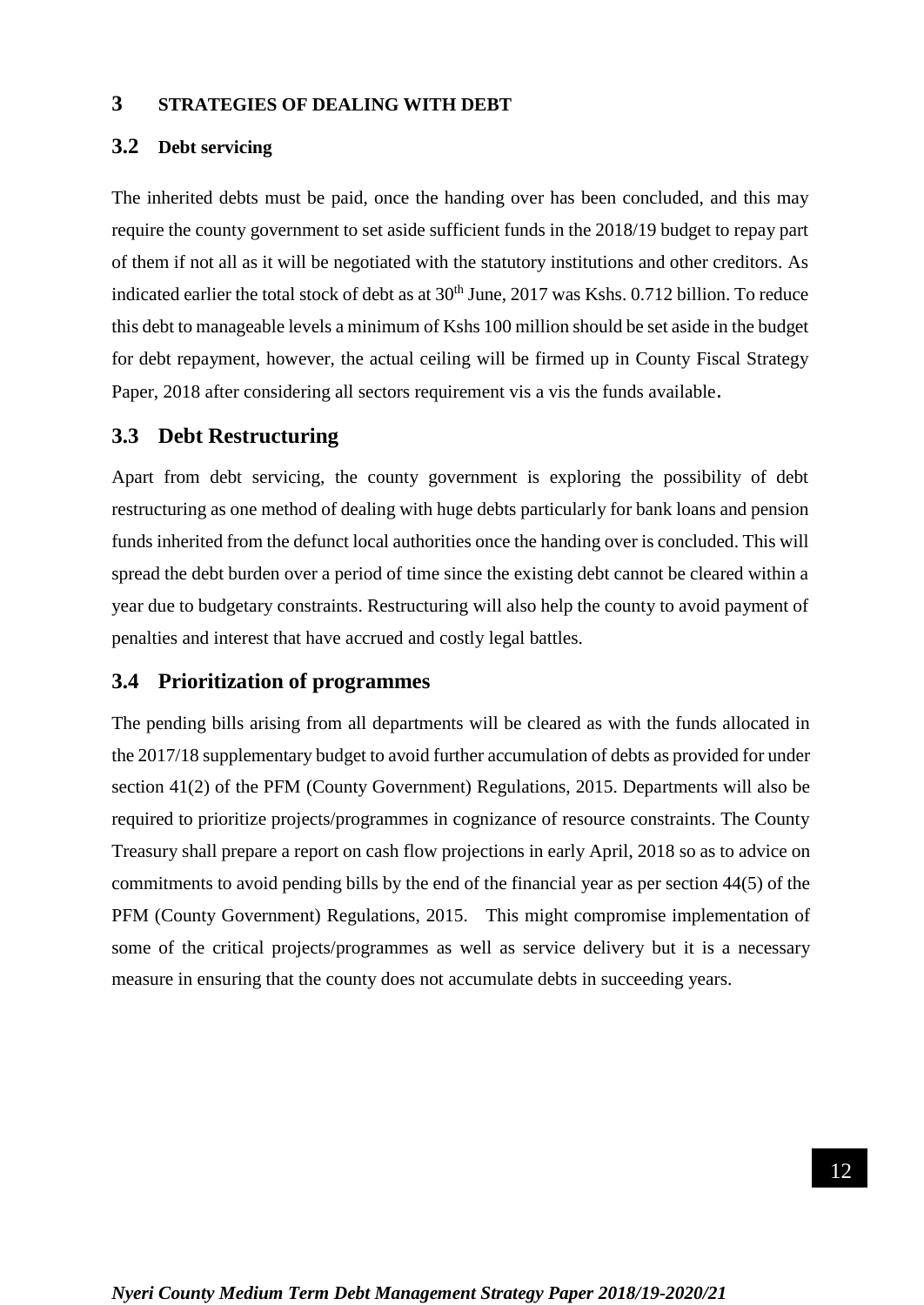#### <span id="page-18-0"></span>**4 IMPLEMENTING THE 2018/19-2020/21 MTDMS**

Upon the approval of the this strategy the Department of Finance and Economic Planning will develop a program for pending bills repayment based on priorities and cash flow forecast.

The debt management committee, which, will be based at the County Treasury will review all pending bills from the departments and make recommendation for payment or otherwise as it deem fit as a new financial year starts. This will ensures that all pending bills approved are settled as a first charge in the budget. The County Assembly has set the ceiling for borrowing at 5 percent of the county revenue and the County Treasury shall provide a budgetary allocation for payment of pending bills. This will not only guide the sustainability of debt but will also lay the ground for future borrowing to finance the budget.

Negotiation with various parties' owed substantial amounts of money will be fast tracked once the handing over of assets and liabilities is concluded. The government will strive to ensure that the negotiations are concluded by the end of June 2017 so that implementation of the agreement(s) can start at the beginning of year 2017/18. Timely conclusion of these agreements will facilitate their inclusion in 2017/18 debt repayment program.

The County Treasury will create and strengthen the proposed debt management committee in terms of staffing, training and provision of working tools and equipment to ensure that the office is in a position to give comprehensive, accurate and timely information on debt. In addition, effective linkages will be established with the National Treasury to facilitate training on debt management techniques and offer guidance and support on future borrowing. The national government is expected to guarantee borrowing by county governments and therefore the National Treasury plays a critical role in ensuring the success of debt management in the county.